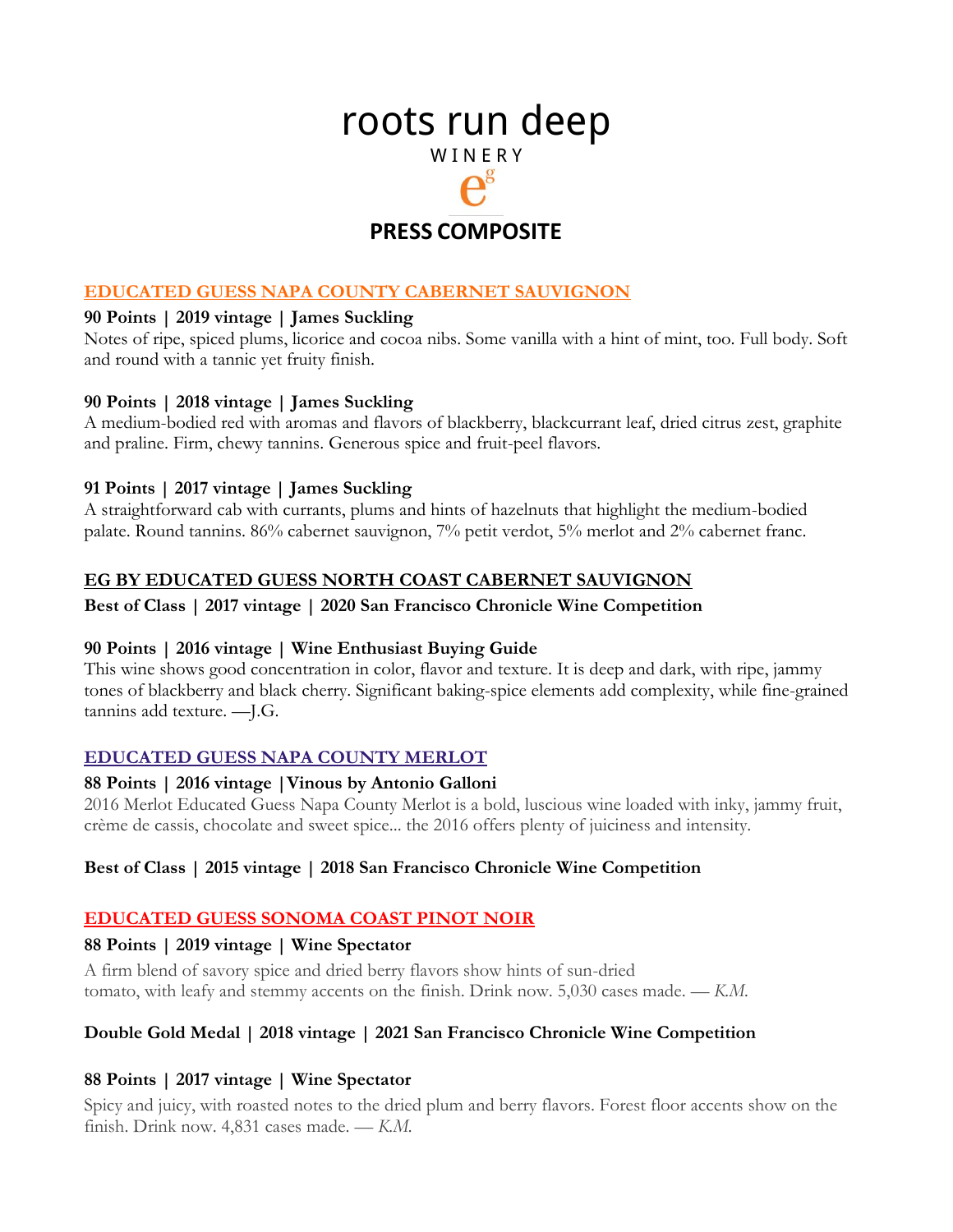## **EDUCATED GUESS SONOMA COAST CHARDONNAY**

#### **89 Points | 2019 vintage | Wine Spectator**

Juicy, with hints of mesquite to the baked apple and dried pear flavors that turn ripe midpalate, followed by cooking spice accents on the nicely oaky finish.

## **Gold Medal | 2018 vintage | 2021 San Francisco Chronicle Wine Competition**

## **Gold Medal | 2017 vintage | 2020 San Francisco Chronicle Wine Competition**

## **88 Points | 2016 vintage | Wine Spectator**

Plush, with plenty of fresh spicy notes to the fresh-cut Gala apple and Bosc pear flavors. Creamy finish.

## **EG BY EDUCATED GUESS NORTH COAST RED WINE BLEND**

## **87 Points | 2016 vintage | Wine Enthusiast**

This full-bodied wine offers a ripe fruit aroma that is generously shaded by tones of vanilla, nutmeg, cedar and smoke. It has a touch of tannins that strengthen the texture.

## **BOUND AND DETERMINED NAPA VALLEY CABERNET SAUVIGNON**

## **91 Points | 2018 vintage | James Suckling**

Aromas of mulberries, wild currants, fresh flowers, pine needles, incense and grilled herbs. It's full-bodied with firm, plush tannins. Balanced, with a fragrant, floral edge and a supple finish.

## **90 Points | 2017 vintage | James Suckling**

A generous, medium-to full-bodied red with aromas and flavors of grilled black plums, burnt orange, black peppercorn, praline and toffee. Firm, chewy tannins. Flavorful.

## **91 Points | 2016 vintage | James Suckling**

A fresh, compact cab with currant and blackberry character and hints of spices. Medium to full body. Firm tannins and a flavorful finish. 90% Cabernet Sauvignon, with merlot, malbec and petit verdot.

## **HYPOTHESIS OAKVILLE CABERNET SAUVIGNON**

## **92 Points | 2018 vintage | James Suckling**

Currants, plums and cherries with violets and bark on the nose, following through to a full body with round, juicy tannins and a long, flavorful finish.

## **91 Points | 2016 vintage | James Suckling**

A bigger style of red with lots of ripe fruit and showy new wood, giving lots of vanilla highlights. Full body. Chewy tannins. 85% cabernet sauvignon, 12% malbec and 3% merlot. Drink or hold.

## **THE PH.D. HOWELL MOUNTAIN CABERNET SAUVIGNON**

## **93 Points | 2018 vintage | James Suckling**

A big, rich red with blackberries and blackcurrants, as well as some chocolate and walnut undertones. It's full and flavorful. A little old-school in its richness and density. Give it time to come together. 100% cabernet sauvignon.

## **95-97 Points | 2016 Barrel Sample| Robert Parker's Wine Advocate**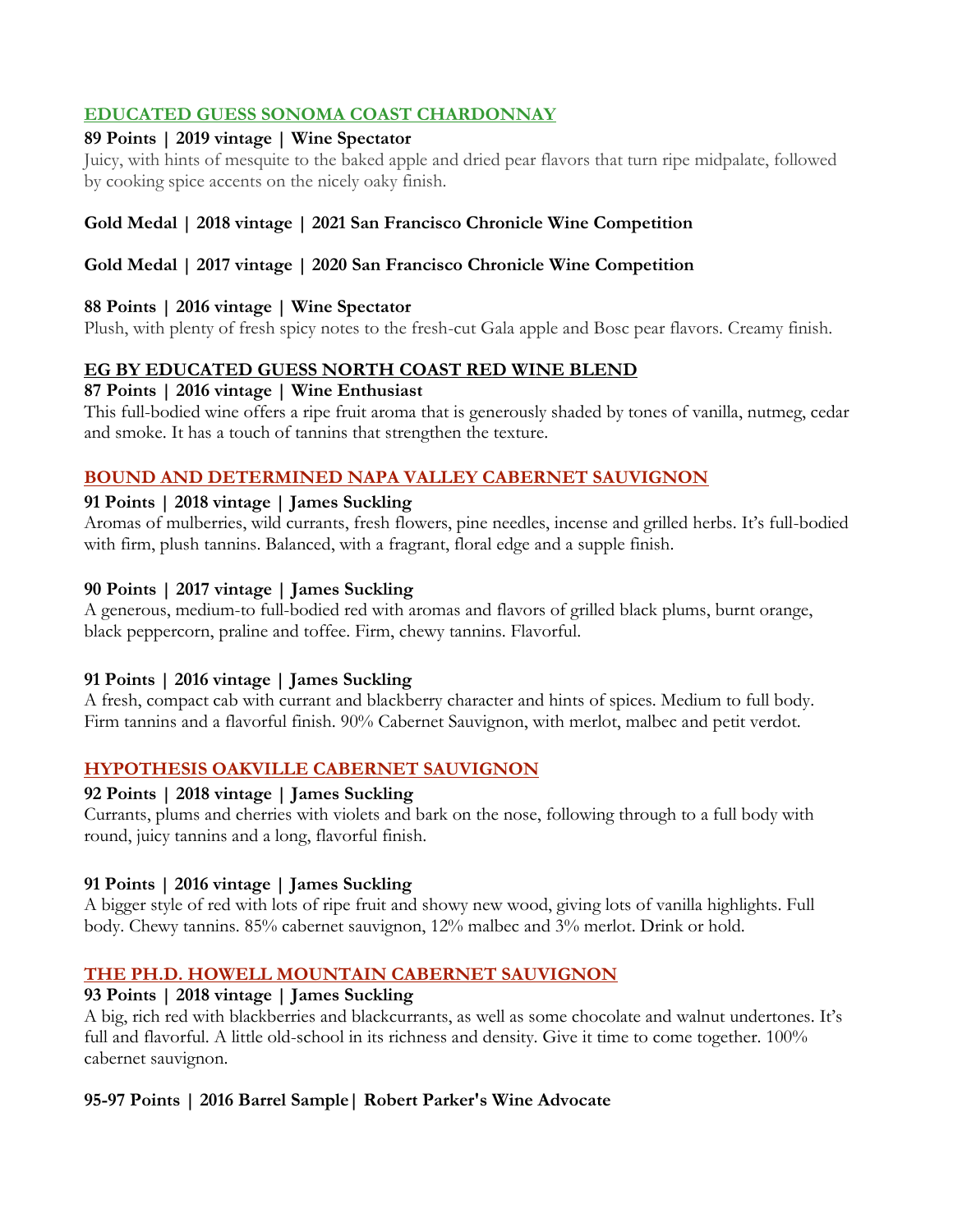#### **THE PH.D. HOWELL MOUNTAIN CABERNET SAUVIGNON (cont.)**

#### **90 Points | 2016 vintage | Wine & Spirits Magazine**

Mostly cabernet sauvignon from a high-elevation vineyard on Howell Mountain, The PhD contains two percent malbec and three percent merlot from the valley floor, pointing up some bright raspberry-like highlights over the black tannins. It's mouthcoating and dense when first opened, needing plenty of air to show itself with more clarity. For the cellar.

## **THE VALEDICTORIAN HOWELL MOUNTAIN CABERNET SAUVIGNON**

#### **93 Points | 2018 vintage | James Suckling**

This red is deep and full, yet juicy and fresh at the same time. Lots of blackcurrants, black cherries and plums, some sweet vanilla and pine needles with a hint of wet rock. Full body and a big tannin structure that needs a couple of years to soften. But it remains fresh and toned, succulent and balanced. Long finish. 85% cabernet sauvignon, 10% petit verdot and 5% malbec.

## **90 Points | 2016 vintage | Wine & Spirits Magazine**

Like the 2016 Graduate, this blend includes malbec and merlot. The variety brings a sweetness to the wine, a candied plum note to counter the Howell Mountain rocky bitterness of tannins. This is powerful, sleek and generous—Howell Mountain unconstrained.

#### **THE GRADUATE HOWELL MOUNTAIN CABERNET SAUVIGNON**

#### **92 Points | 2018 vintage | James Suckling**

This wine has aromas of ripe blackberries and blackcurrants, spiced oak, chocolate and dried rosemary. Full-bodied with developed fruit and a soft structure. Ripe and juicy. Long and rich finish, but it remains fresh. 96% cabernet sauvignon, 3% petit verdot and 1% malbec.

#### **94 Points | 2016 vintage | Wine & Spirits Magazine**

In 2017, Macario Montoya joined Mark Albrecht's team at Roots Run Deep as winemaker, responsible for blending four different "Higher Education" cabernets. Each originates at a different block in the vineyard, which ranges in elevation from 1,700 to 2,000 feet; each is fermented with a different strain of yeasts and aged in different cooperage. This one spends its time in Seguin Moreau barrels, and the blend includes five percent each of malbec and merlot from Pritchard Hill; those factors tame the dynamic power of its mountain-grown tannins, yielding a trumpet blare of volcanic-soil intensity. Having tasted all four, this one struck our panelists as the most vibrant, layering red, yellow and orange-toned fruit in sun- set colors, lasting on herbs, smoke and depths of earthy savor. It's a complex wine, with all of its details aligned.

## **THE SCHOLAR HOWELL MOUNTAIN CABERNET SAUVIGNON**

## **92 Points | 2016 vintage | James Suckling**

Lovely aromas of blackberries, pine needles, wet earth and hints of vanilla. Full body. Round and creamy. 95% cabernet sauvignon with malbec and merlot.

## **91 Points | 2016 vintage | Wine & Spirits Magazine**

The Scholar blends in a small amount of malbec and merlot from lower elevations. It's violet scented, with a savory note of earth and game. The structure feels formal, the volcanic tannins lasting for minutes on the breath. Decant it if you open it now, to serve with grilled lamb.

## **THE PH.D. NAPA VALLEY MALBEC**

## **95 Points | 2016 vintage | The Wine Advocate**

Deep purple-black, the 2016 Malbec The Ph.D. (a barrel sample) gives up an expressive nose of black cherry cordial, stewed plums and blackberry pie with hints of fallen leaves, dried Provence herbs, black olives and black loam. Full-bodied with a firm backbone of grainy tannins and background freshness, it possesses a great concentration of earth-laced black fruits and finishes on a lingering black truffle note.